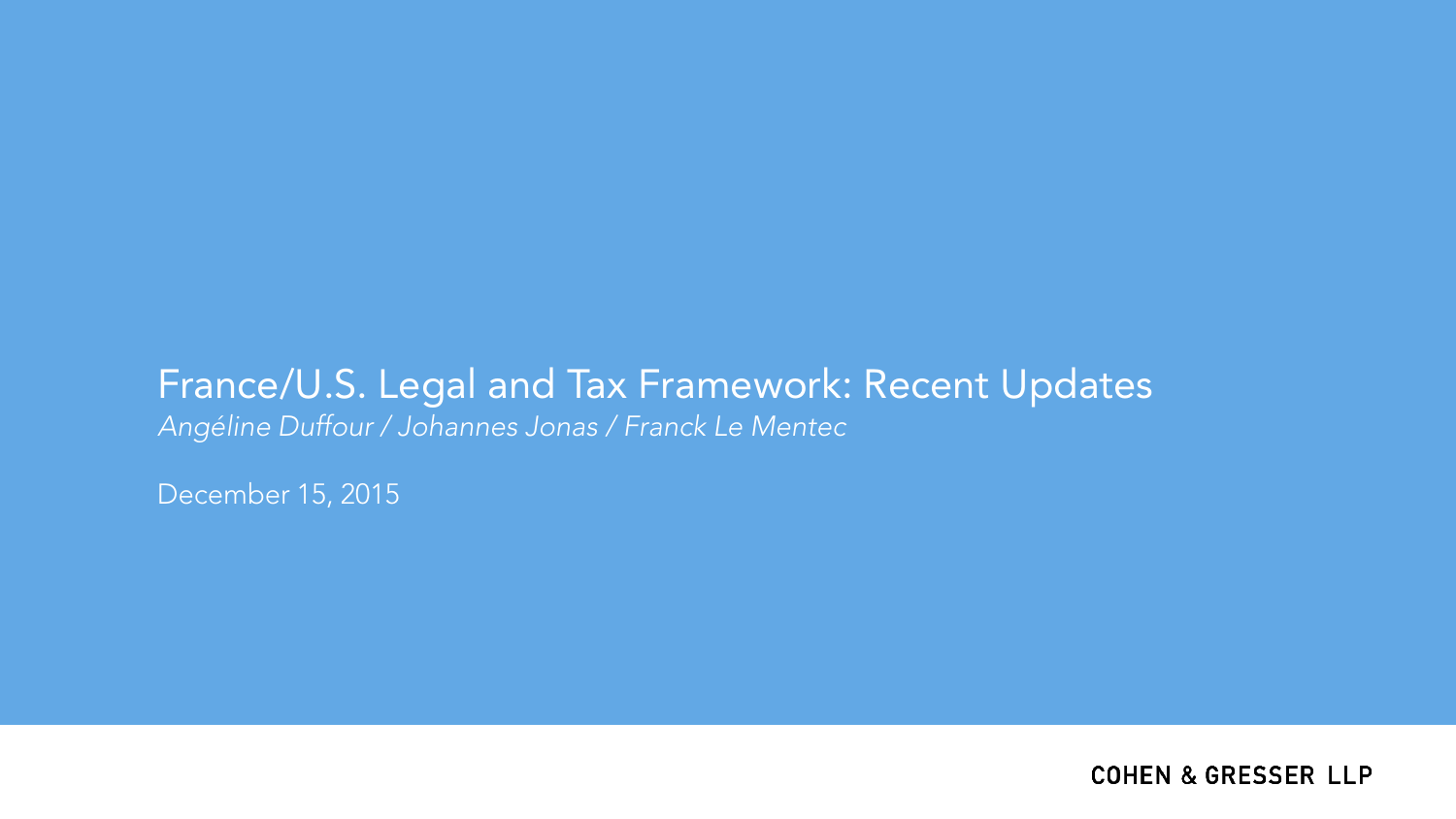## A Few Words About Us (1/2):

- **Paris Office Opened February 2014**
- **Cohen & Gresser's Third Office (after New York and Seoul)**
- 14 Fee Earners (9 Attorneys + 5 Interns on January 1, 2016)
- **M&A / Corporate / PE / VC**
- **Employment**
- **Tax**
- $\blacksquare$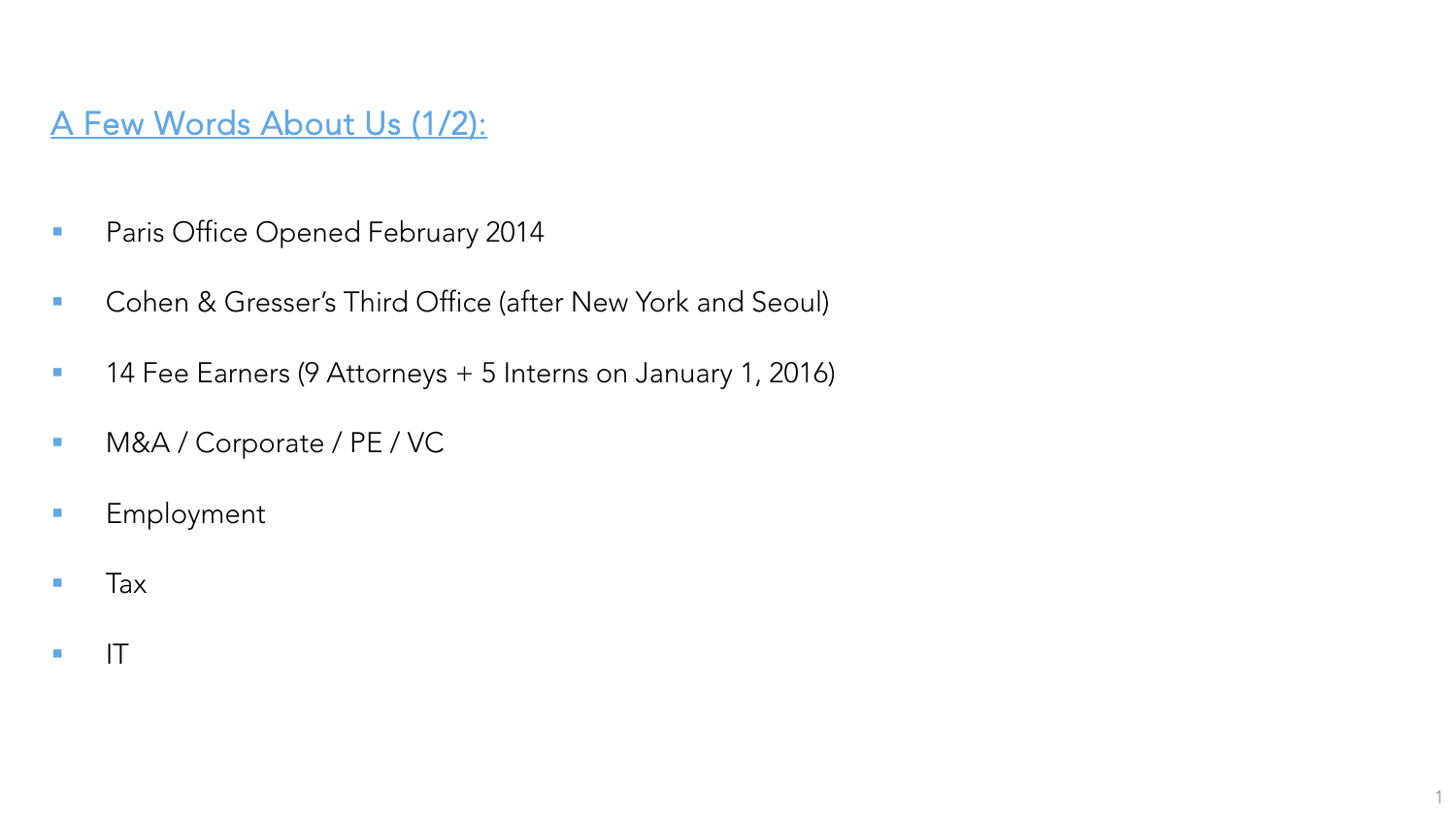# A Few Words About Us (2/2):

- **Clients Range from Start-Ups to Large International Groups such as LVMH, UBS, Bertelsmann, Bayer,** Deutsche Bahn
- **EXamples of High Profile Matters: Club Med Takeover Battle, Titan/Goodyear/French Government**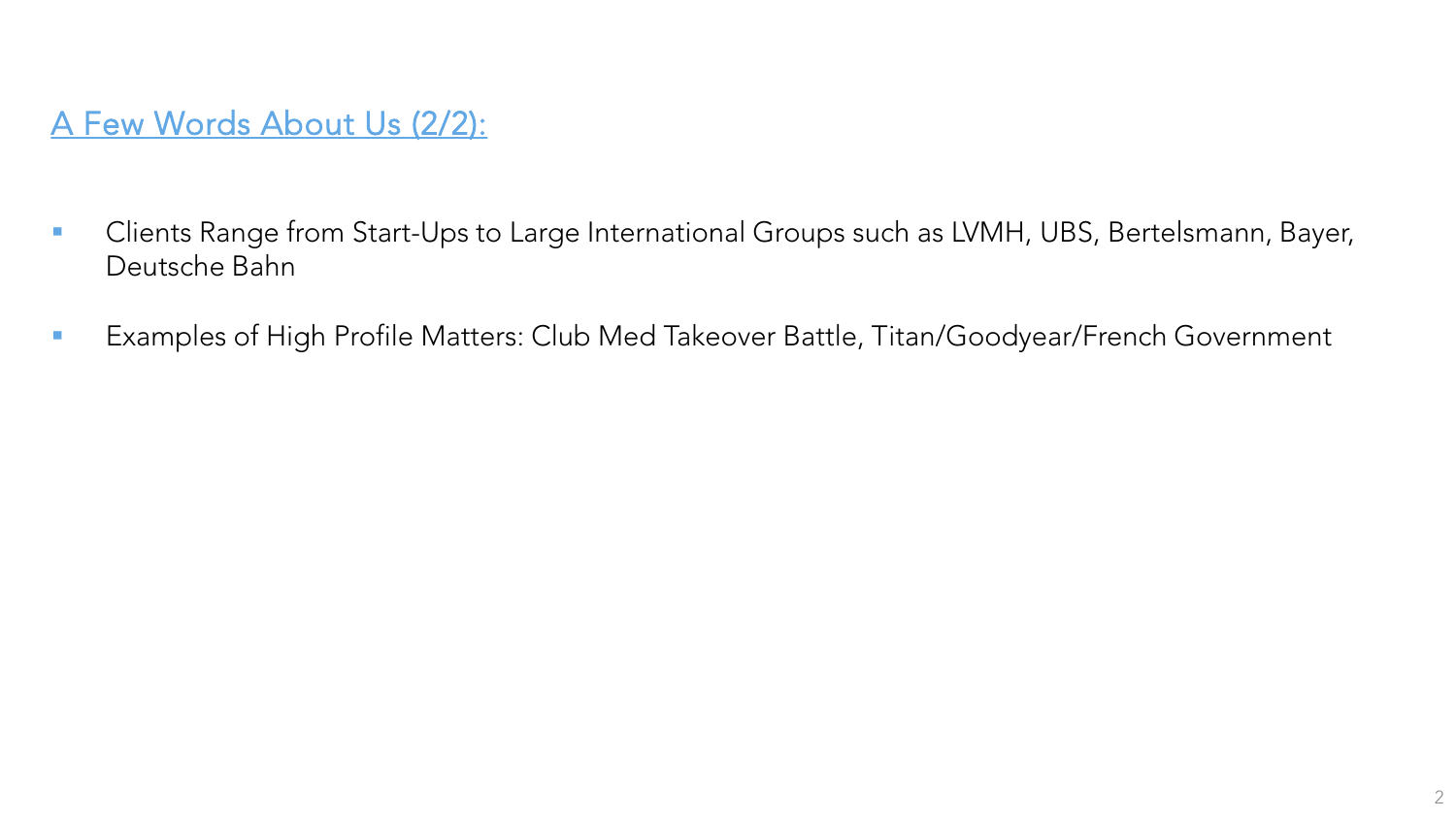Original background

- I. International mobility: employment and tax aspects
- II. Relationship between parent company and subsidiary company

III. Impacts of the recent ECJ decision regarding « Safe Harbor »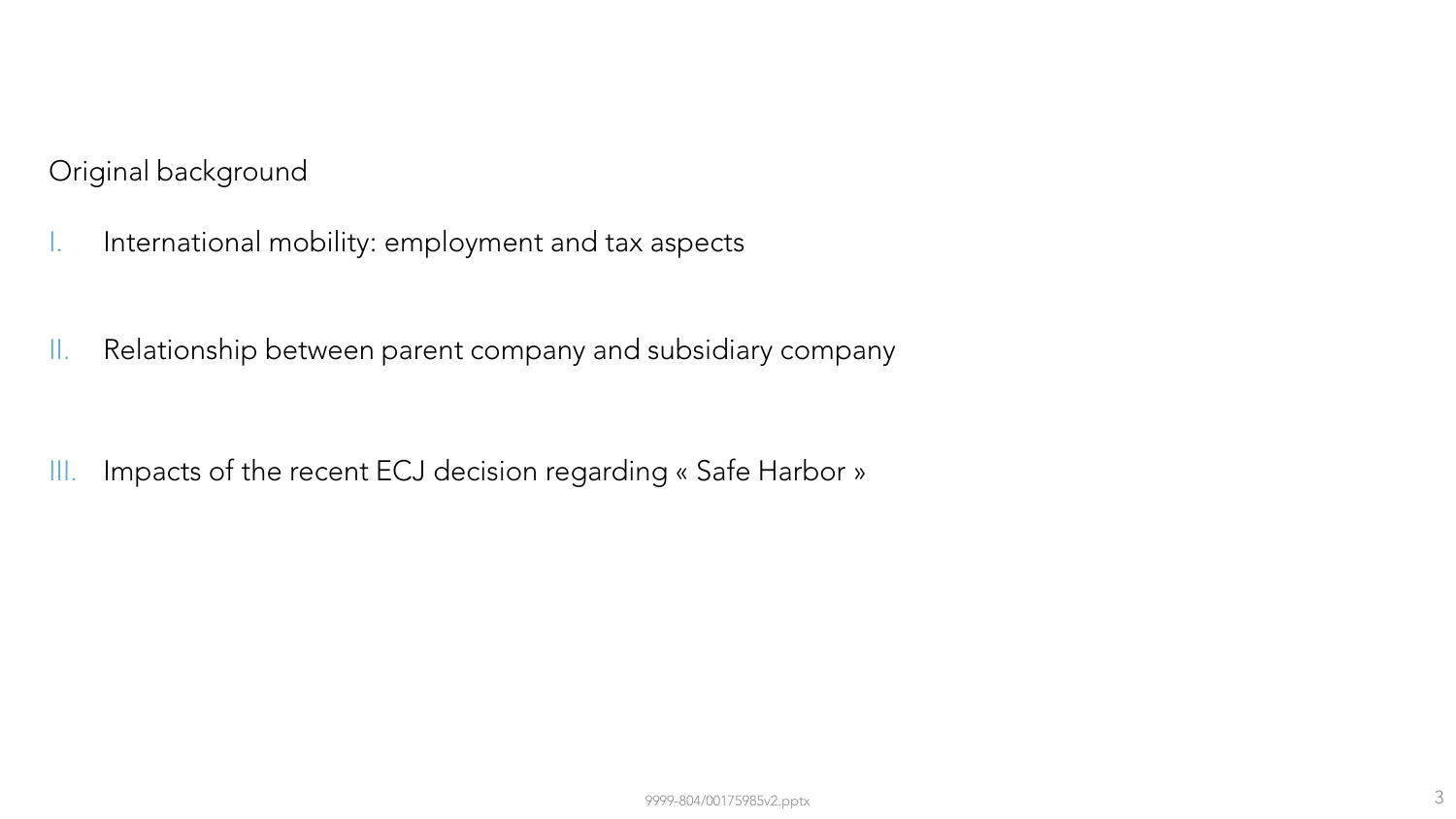# **Various** legislative attempts to be more investor-friendly

www.psdgraphics.com

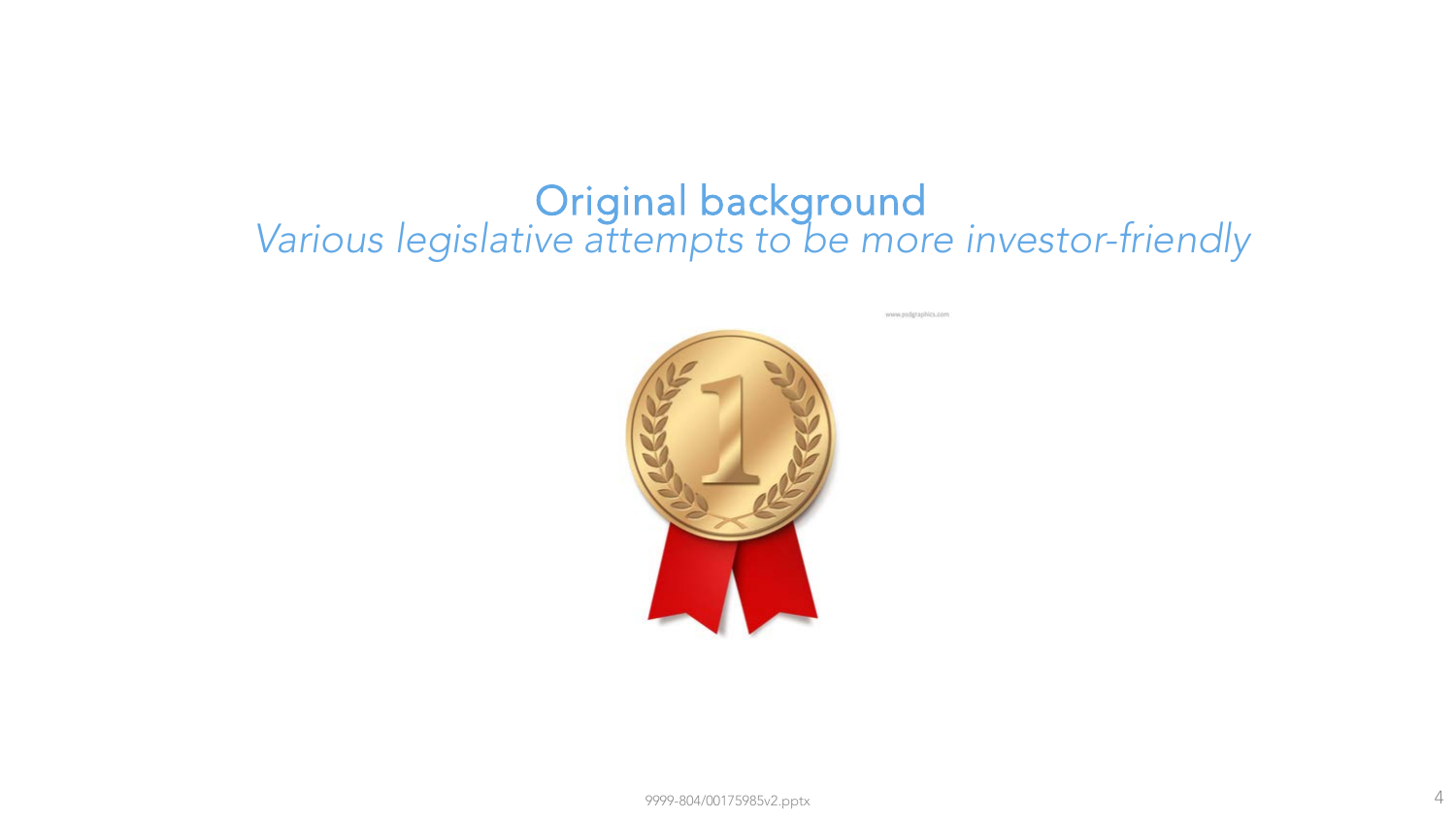- France was ranked 31<sup>st</sup> out of 189 economies by the World Bank Group with respect to the « Ease of Doing Business » in 2015 (*Doing Business 2015, Going Beyond Efficiency, World Bank Group, 12th edition*); top ranked in 2 categories:
	- 3<sup>rd</sup> in "Enforcing contracts" (e.g. procedures, time and cost to resolve a commercial dispute)
	- $\bullet$  6<sup>th</sup> in "Starting a business" (e.g. procedures, time, cost and paid-in minimum capital to start a limited liability company)
- Simplification measures impacting French corporate laws & regulations over the past years:
	- More pragmatic governance rules in *French sociétés anonymes* and *"*easy-to-handle" *SAS* corporate form
	- Recent reform of the incentive mechanisms allowing corporate officers and employees to access share capital of operating and holding entities
	- Reduction of regulatory complexity: creation of a one-stop shop for incorporation formalities resulting in easier and faster incorporations
	- Easier (and online) communication with the Trade and Companies Registry / less paperwork and fewer filing obligations
- R&D corporate tax credit seems to turn into a success story despite initial hick-ups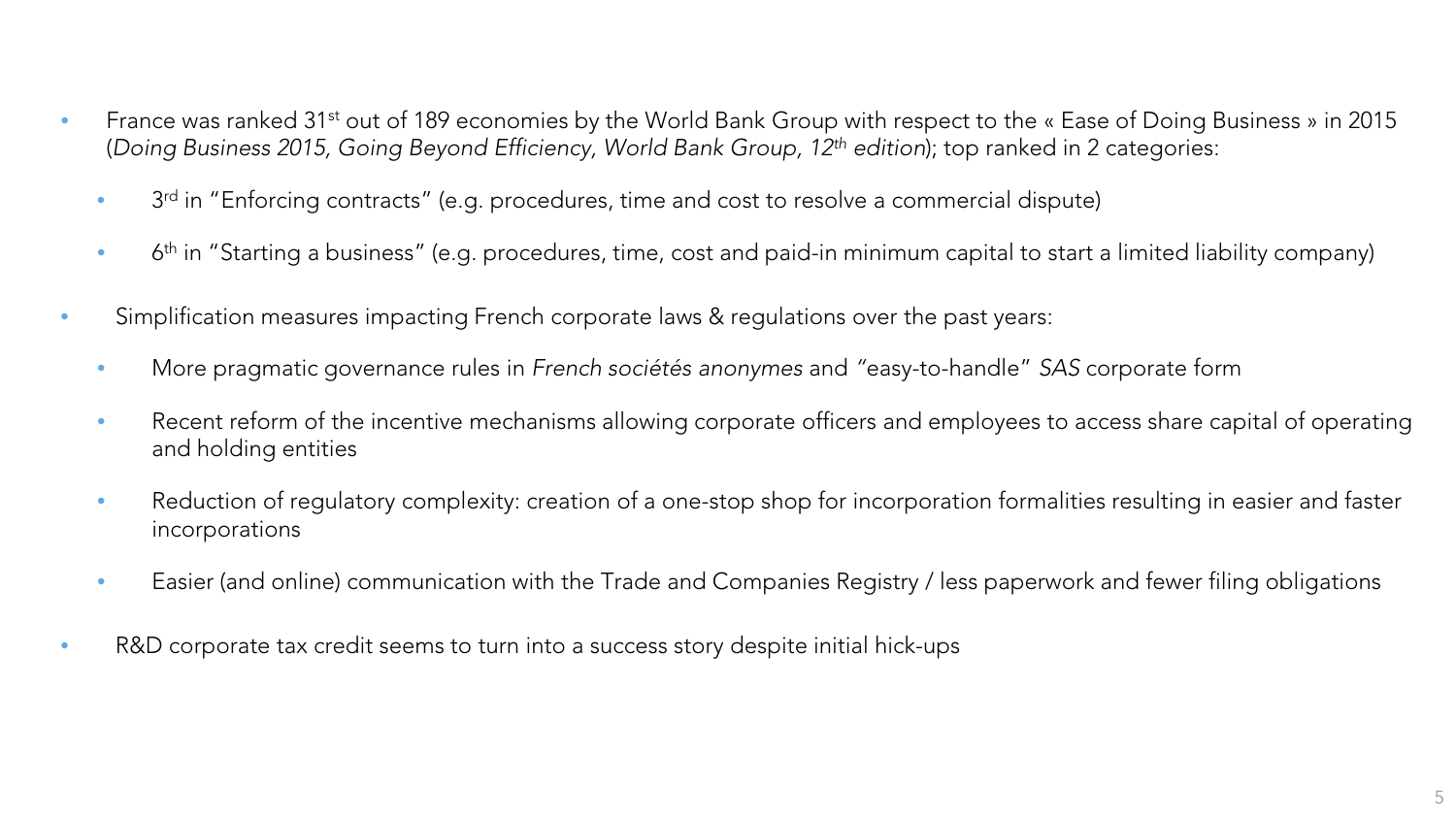# *Employment and tax aspects* International mobility

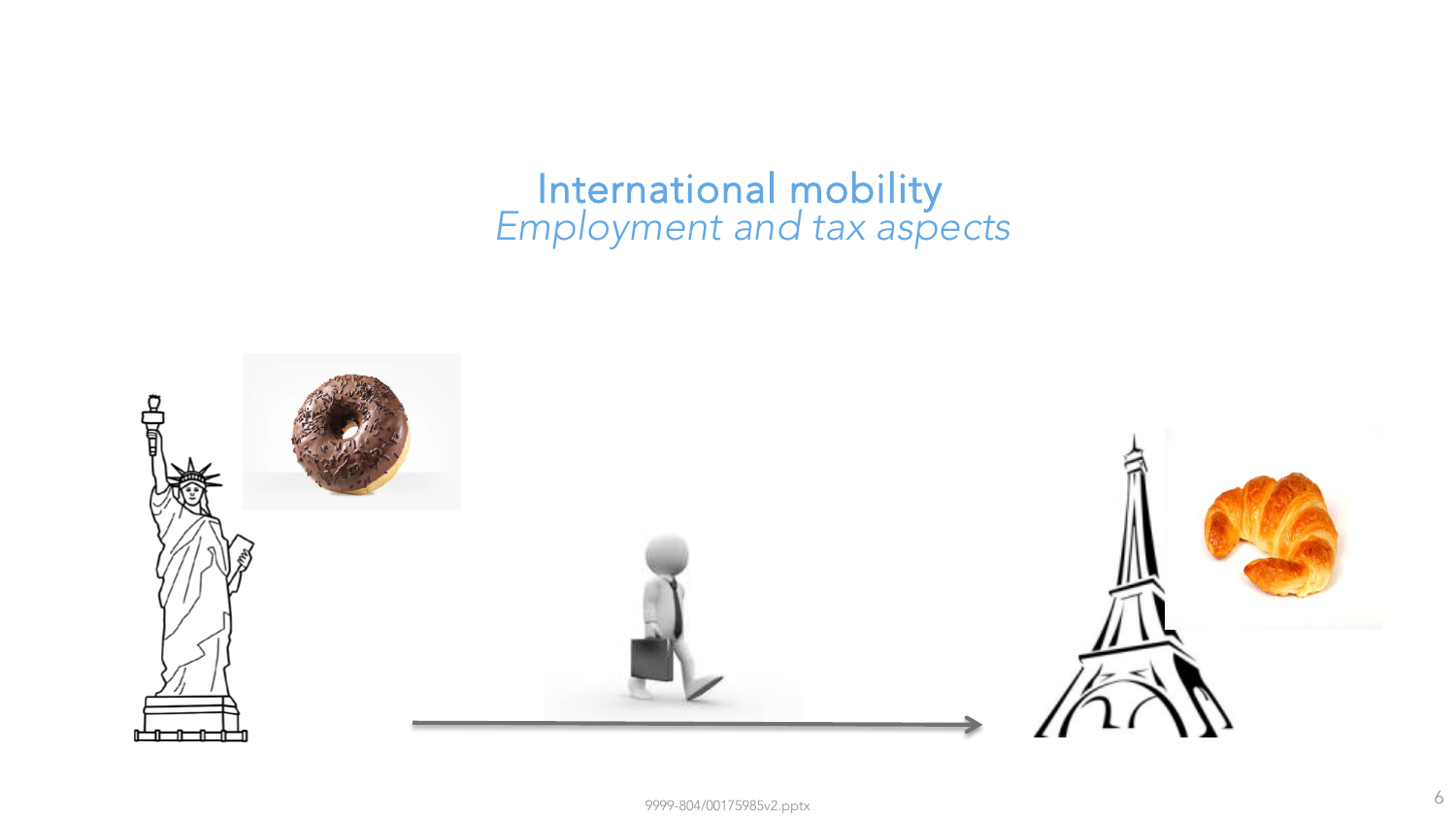# International mobility – key considerations Immigration and formalities

**Immigration**: Does the employee need / have a visa, work permit or residence permit?

2 main types of visa:

- $\checkmark$  Short term visa or Schengen visa (up to 90 days)
- $\checkmark$  Long term visa (beyond 90 days)
- **Formalities:** Are there any formalities to comply with before the secondment?
	- Posting of worker's declaration
	- $\checkmark$  Work authorization application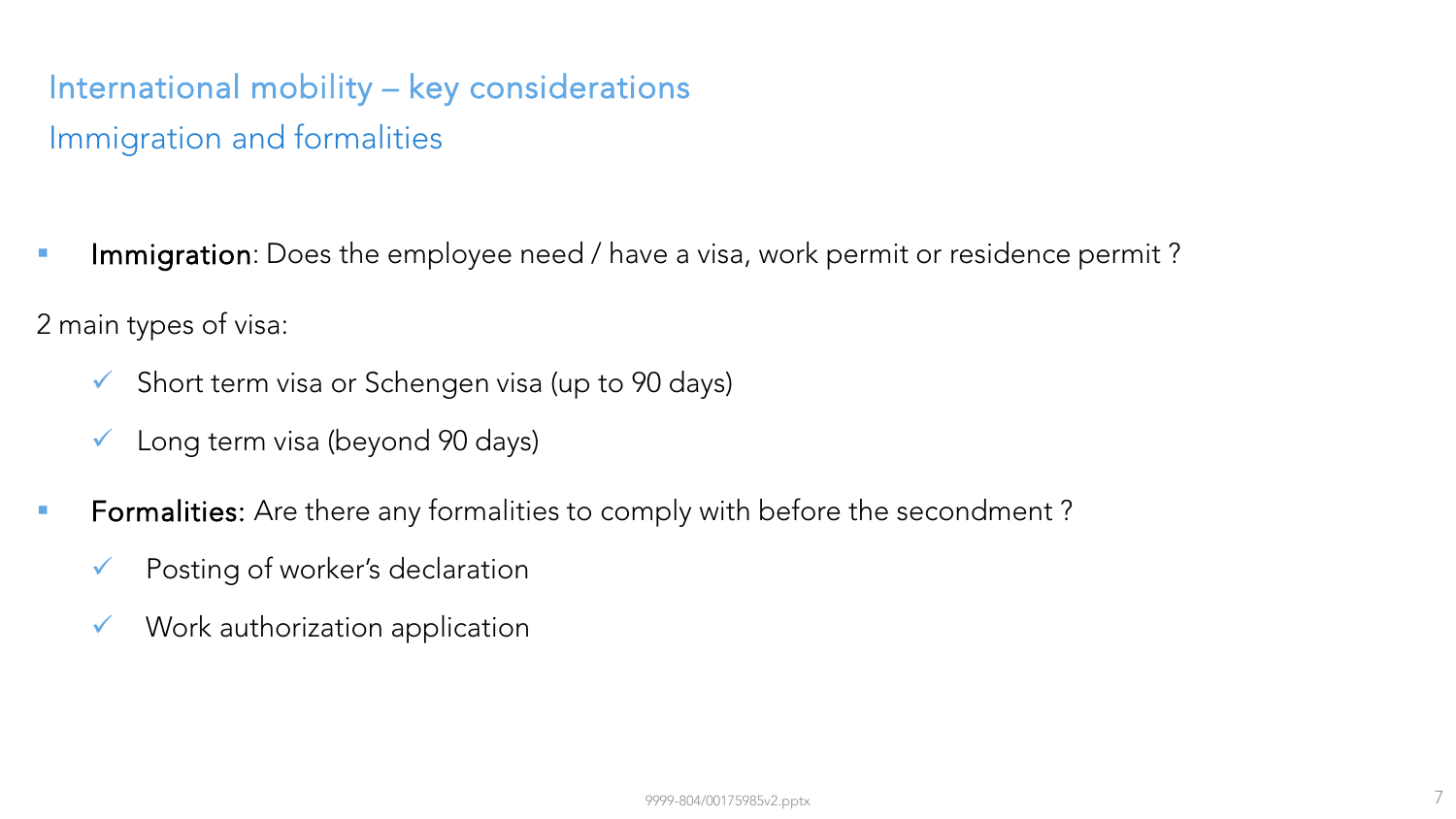# International mobility – key considerations

From an employment and social security point of view

- **Social security**: What is the duration of the mission in France ? Could the employee continue to benefit from the social security system of the country of origin ?
- Governing law: Which law will apply during the secondment in France ? In case of termination of the employment contract ?

French public policy rules will apply: minimum wage, working hours, working conditions, discrimination and equality between men and women, paid vacation and maternity leave, health and safety, illegal work.

French rules governing the termination of the contract will not apply.

- **Remuneration package:** Which immigration package for the employee?
	- Expatriation premium
	- $\checkmark$  Cost of living adjustment
	- $\checkmark$  Moving expenses
	- School fees, etc.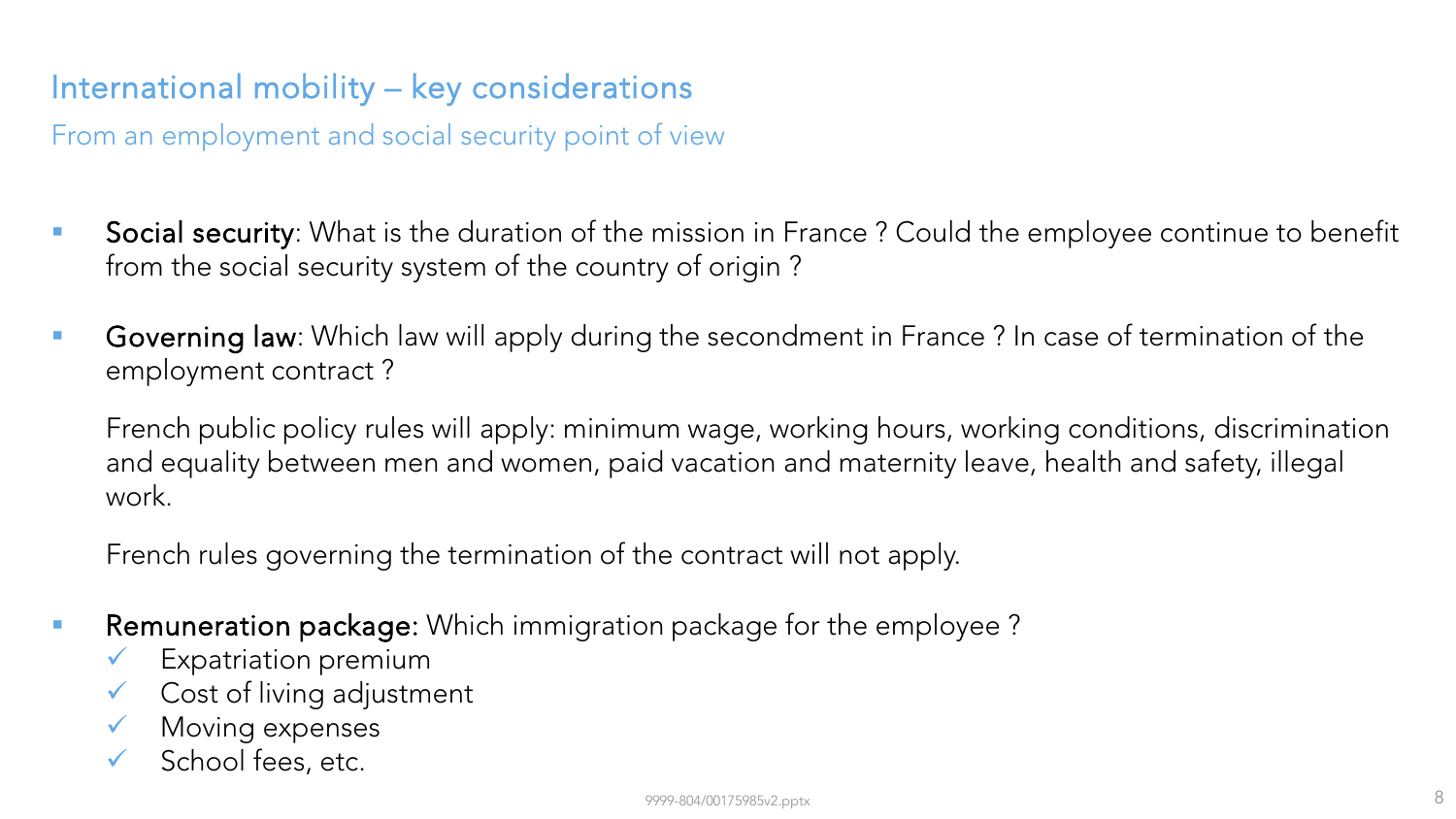#### From an employment and social security point of view

Example :

- **IMPLE 14** Implementation of a worldwide strategy
- Secondment for 4 years to the French subsidiary
- **Position held in France: General manager (corporate officer)**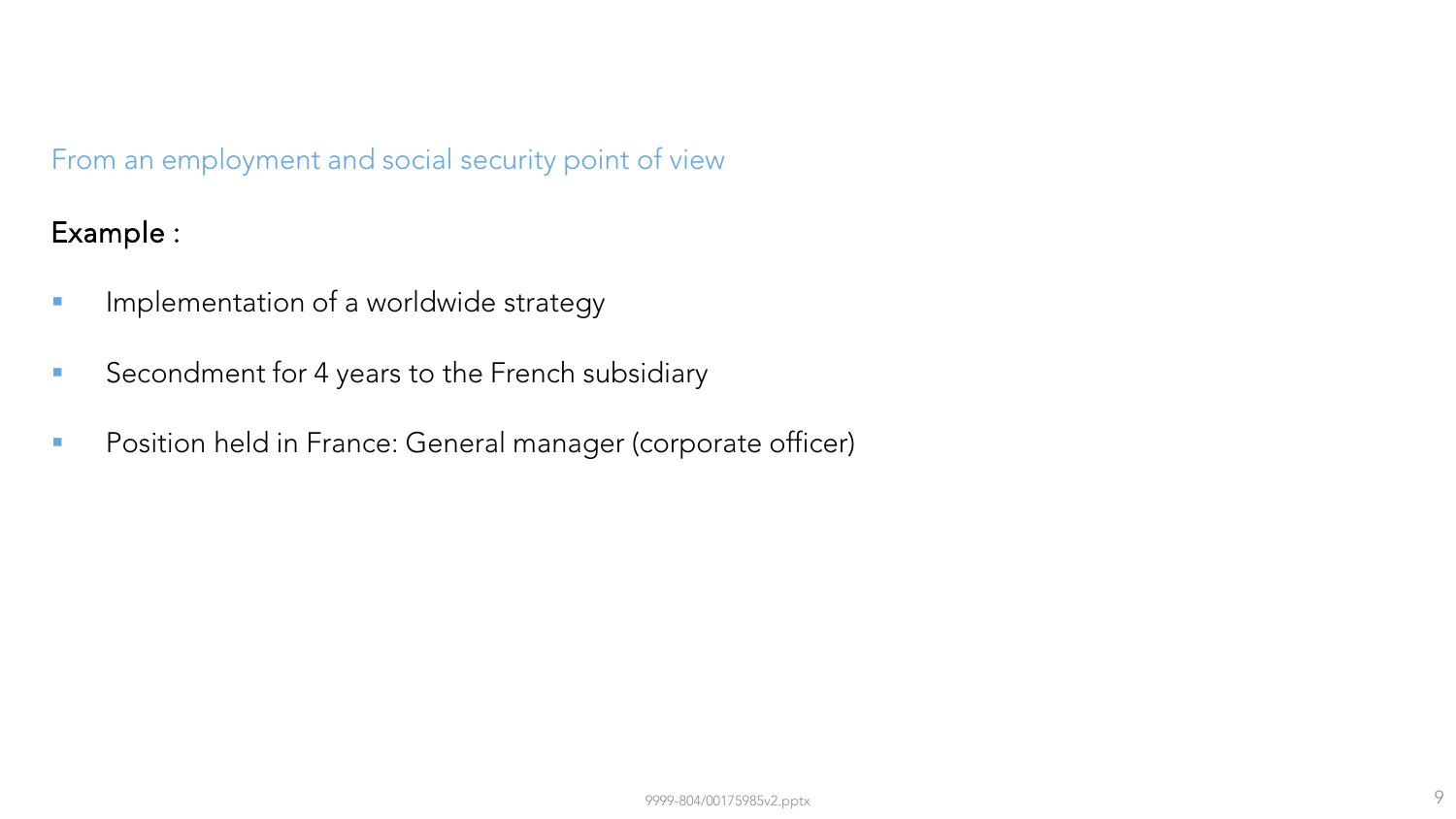#### Global mobility : Tax aspects for the employee

- **Short term vs. long term assignments**
- For short term assignments (Article 15  $\S$  2 of the France/US tax treaty)
	- Exception to the principle of taxation in state of exercice of the activity for short-term assignments
	- Subject to the following conditions:
		- $\checkmark$  Stay in the US for a period or periods not exceeding 183 days in the calendar year
		- $\checkmark$  Compensation paid by an employer not based in the US; the local entity must not provide any allowance or benefits to the individuals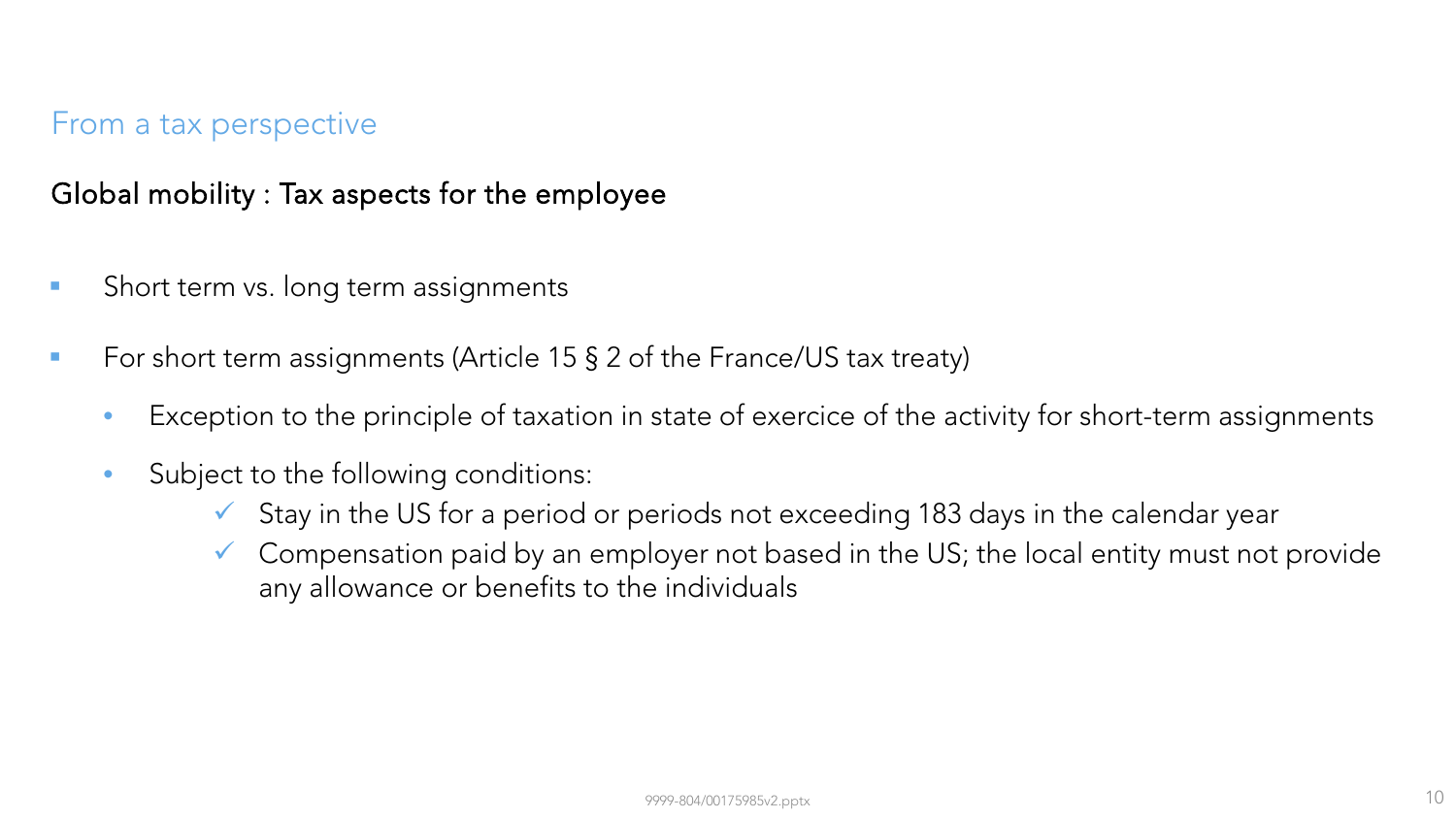Tax aspects for the employee *US expatriates in France*



- Implementation of a worldwide marketing strategy
- Secondment for 4 months to the French subsidiary
- **Taxation in the US of the compensation received**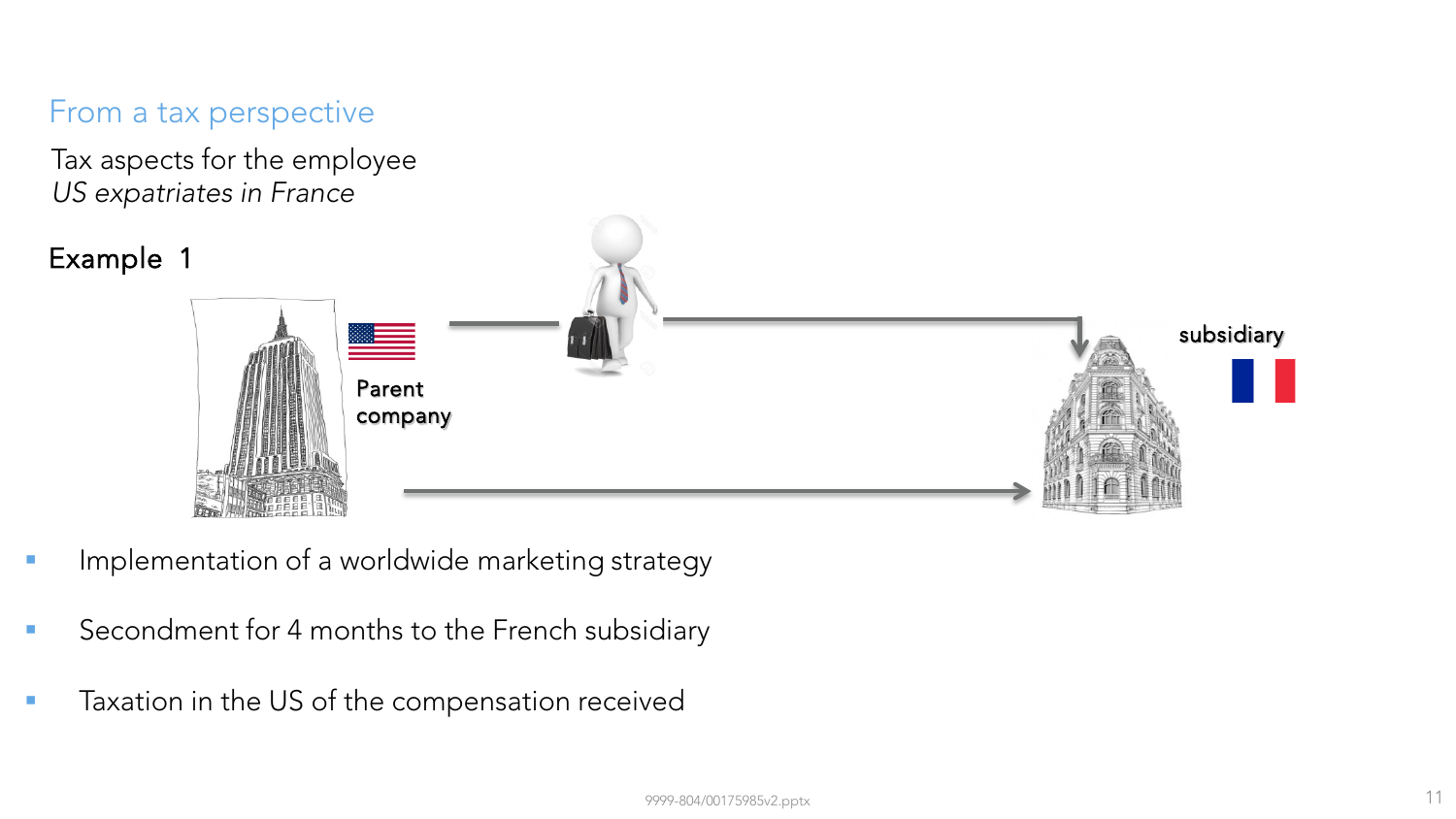Tax aspects for the employee *US expatriates in France*



- Parent company is an engineering company
- The sub needs an additional employee for a specific contract, implemented by the subsidiary
- Secondment for 4 months of a US engineer who will work under the direction of the subsidiary
- **Taxation in France of the compensation paid (WHT)**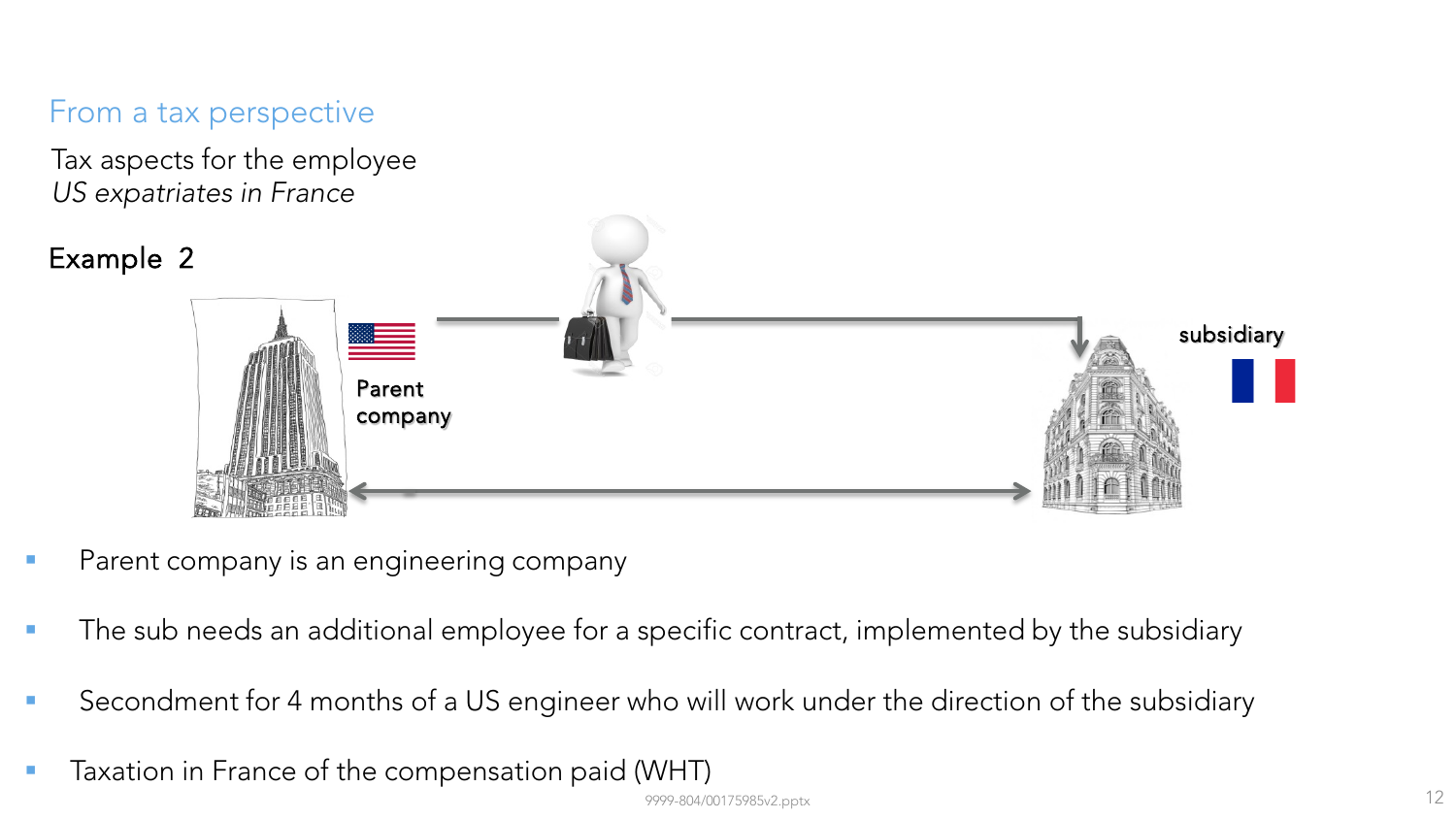#### Global mobility: Tax aspects for the group

Enlargement of the impatriate regime

- As of 2015, an intragroup transfer of an employee from a US parent company to a French subsidiary might be eligible to the impatriates regime in France
- The impatriates regime provides for tax benefits for employees living outside France since more than 5 years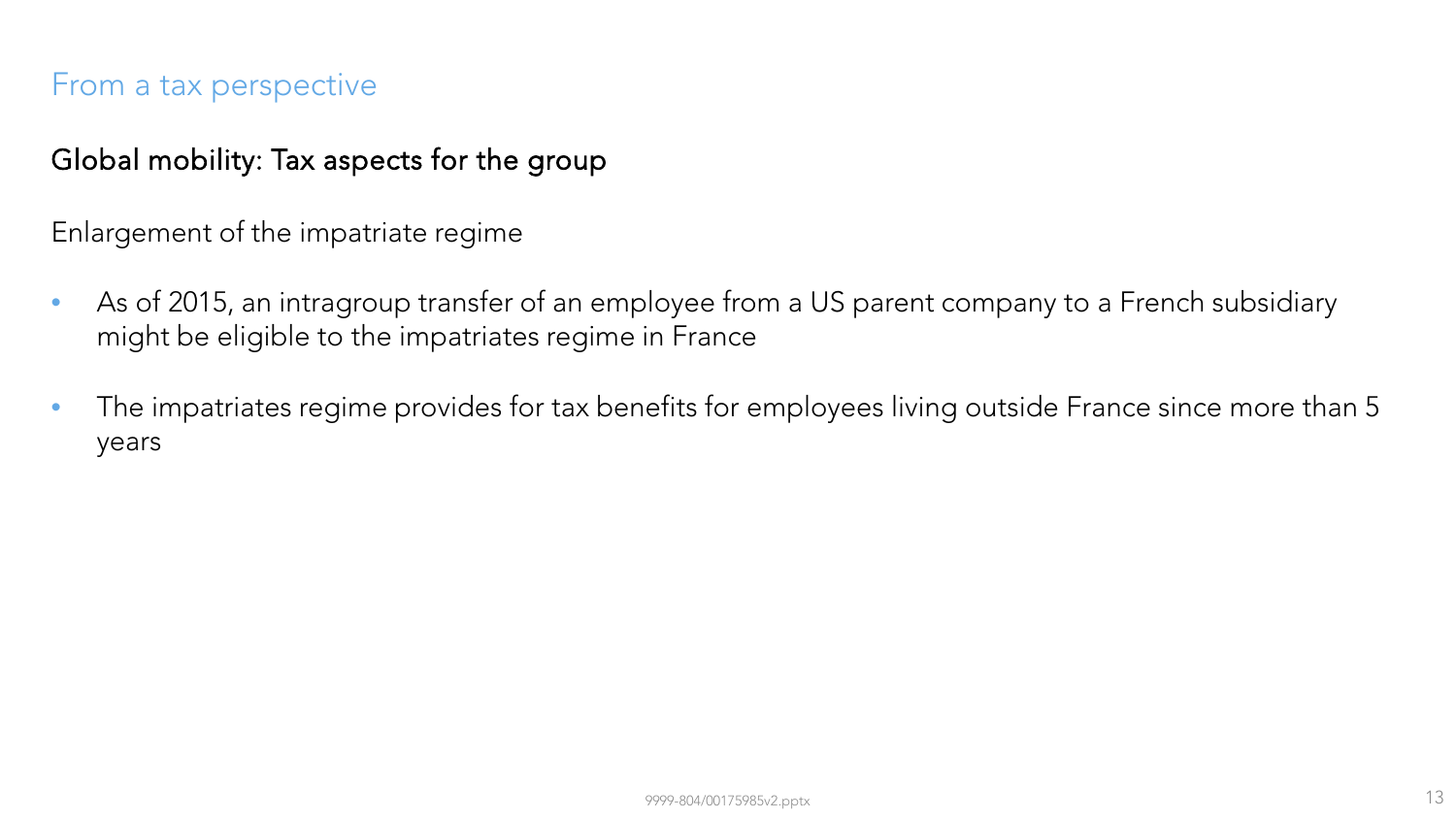Global mobility: Tax aspects for the group

The impact of BEPS on global mobility:

- Increase of PE exposure (have significant activities relating to the conclusion of a contract been performed?)
- Country per country report  $\rightarrow$  number of local employees to be disclosed
- Skilled employees with specific knowledge or expertise may be considered to be taking IP with them  $\rightarrow$  impact on the pricing of the secondments
- Review of intercompany service fees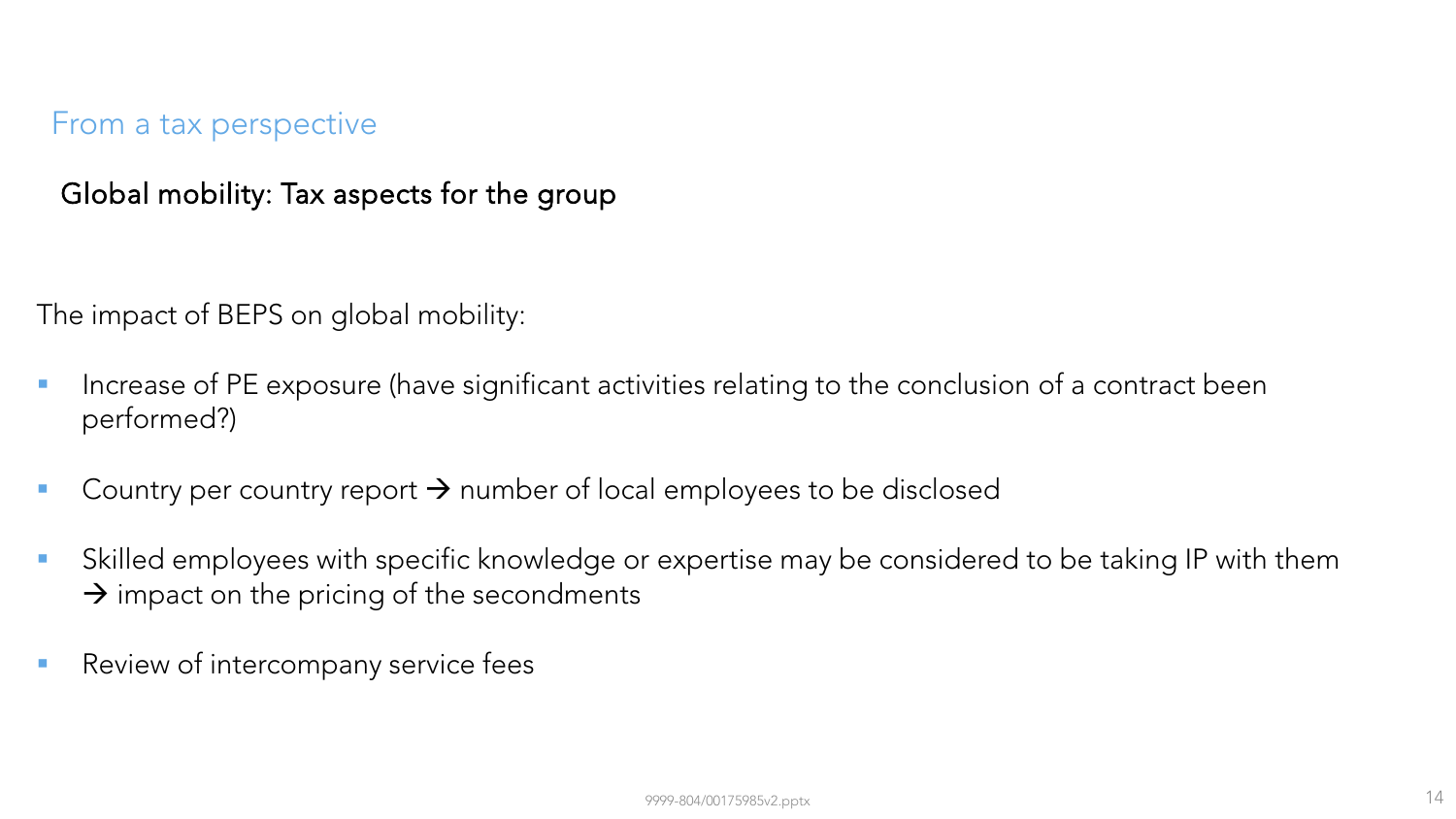# *« Les liaisons dangereuses » ?* Relationship between parent company and its subsidiaries

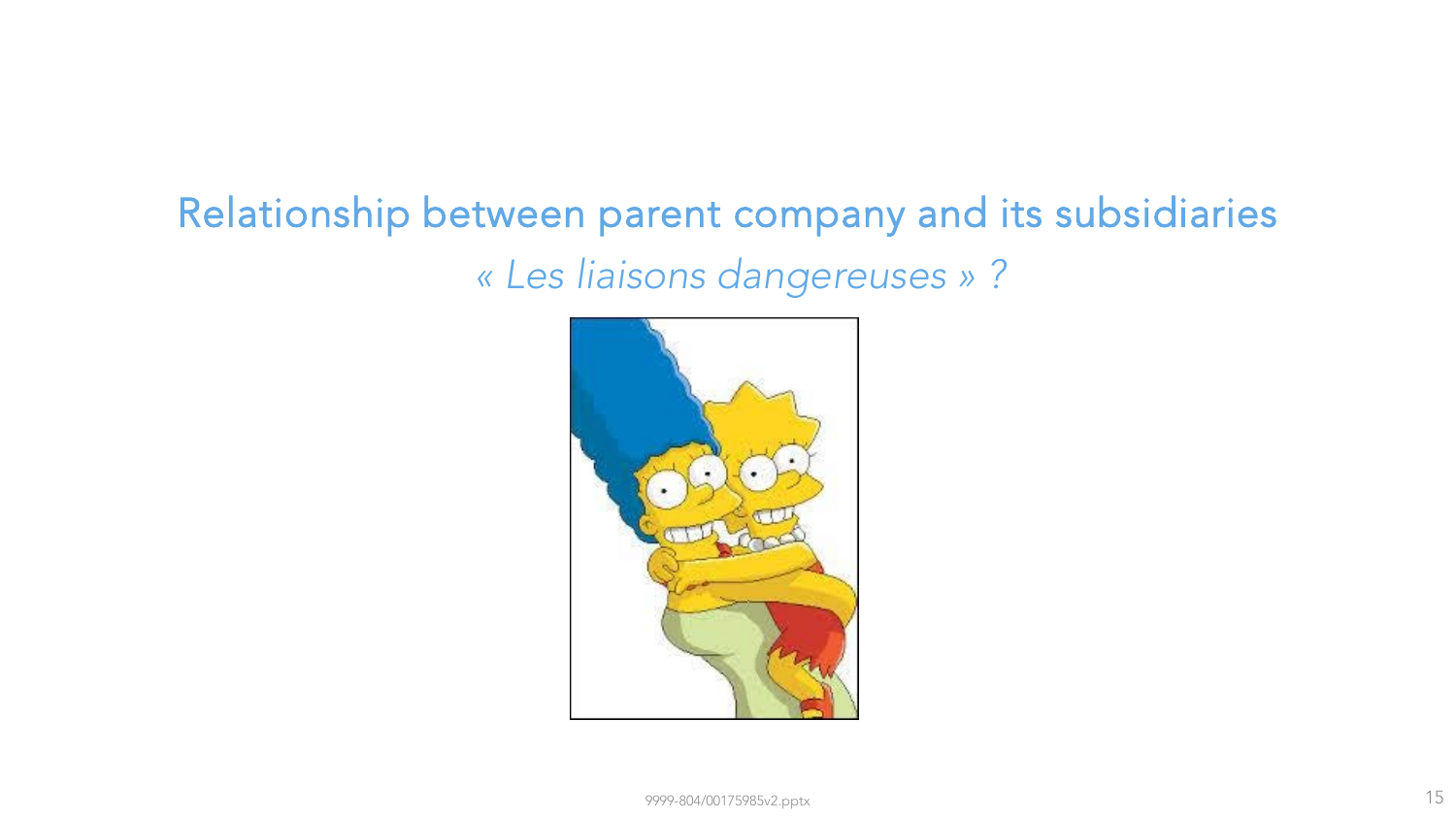Relationship between parent company and subsidiary company

From a tax perspective

BEPS impacts (October 2015)

- **Final report was issued in October 2015**
- **Actions:**
- Action 1: digital economy
- Action 2: hybrids
- Action 4: interest deduction
- Action 5: treaty abuse prevention
- Action 6: PE status
- Action 8, 9, 10, 13: transfer pricing
- **Practical consequences and perspectives**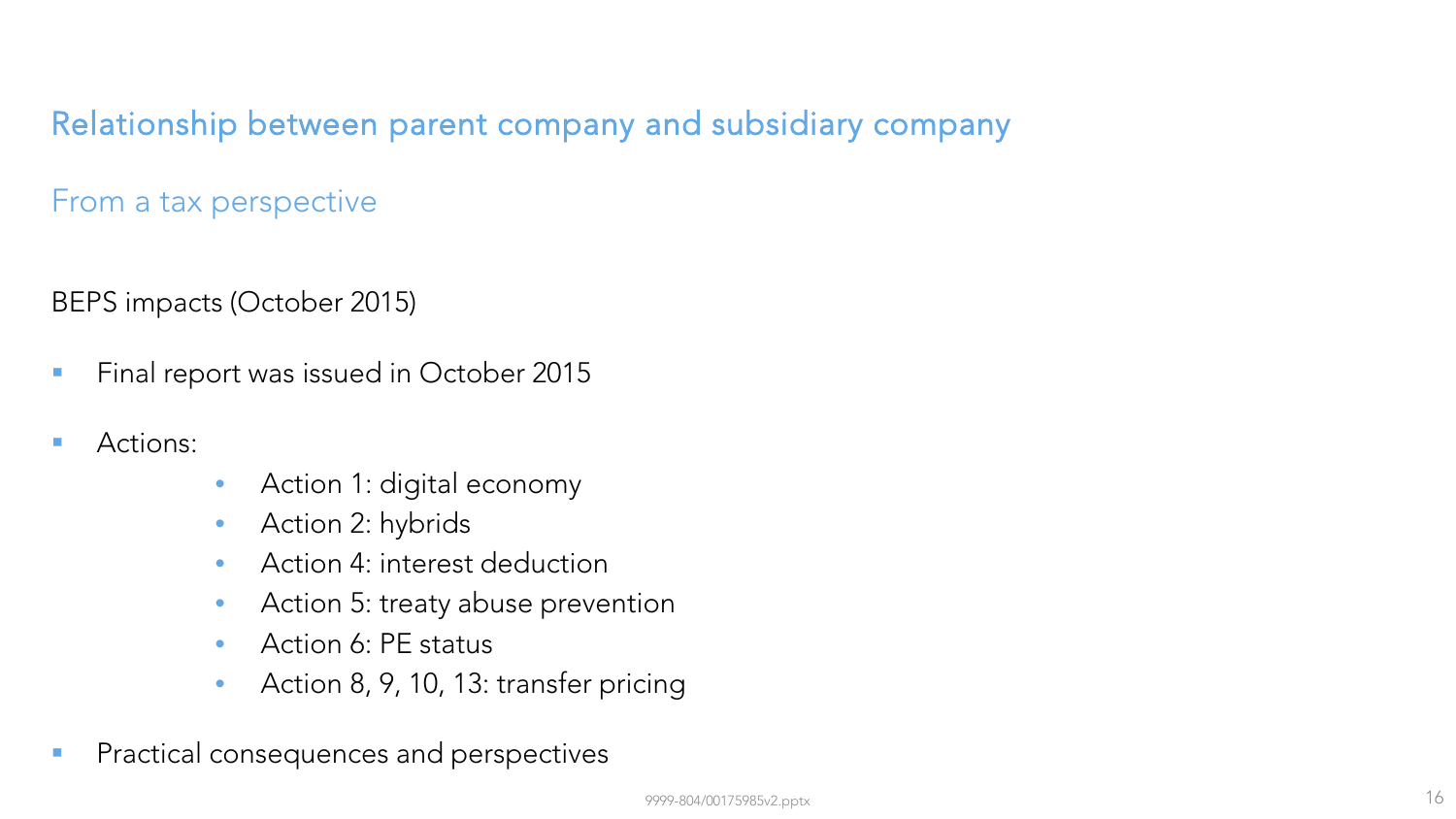# Relationship between parent company and subsidiary company From an employment law perspective

- Co-employment under French law: a changing concept which aims to increase parent companies' financial exposure
	- What is co-employment?
	- The French Supreme Court is fortunately interpreting the co-employment criteria restrictively
- **Recent decision on liability of parent companies for employees of subsidiaries (Cour de cassation,** September 15, 2014)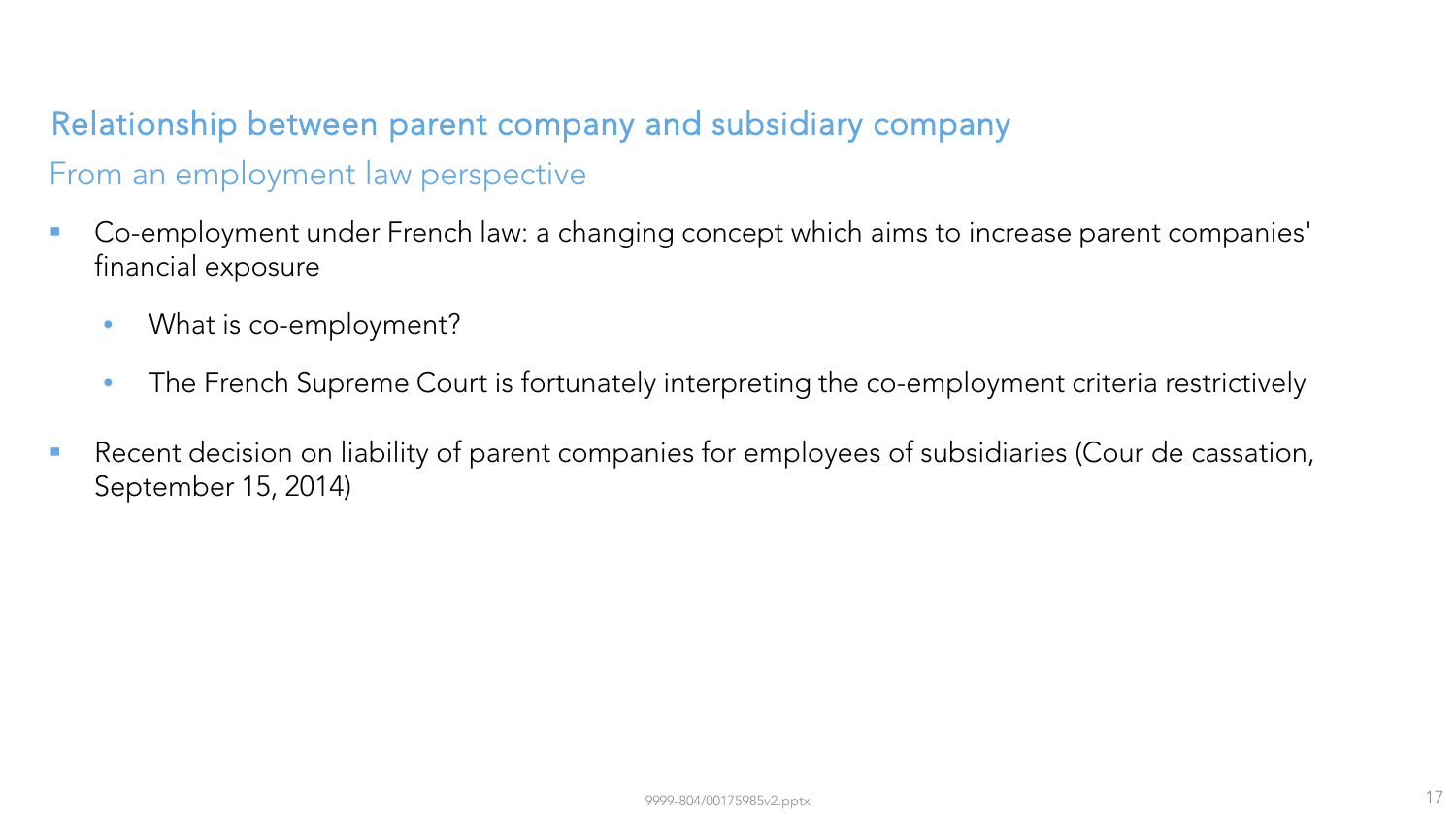# Safe Harbor

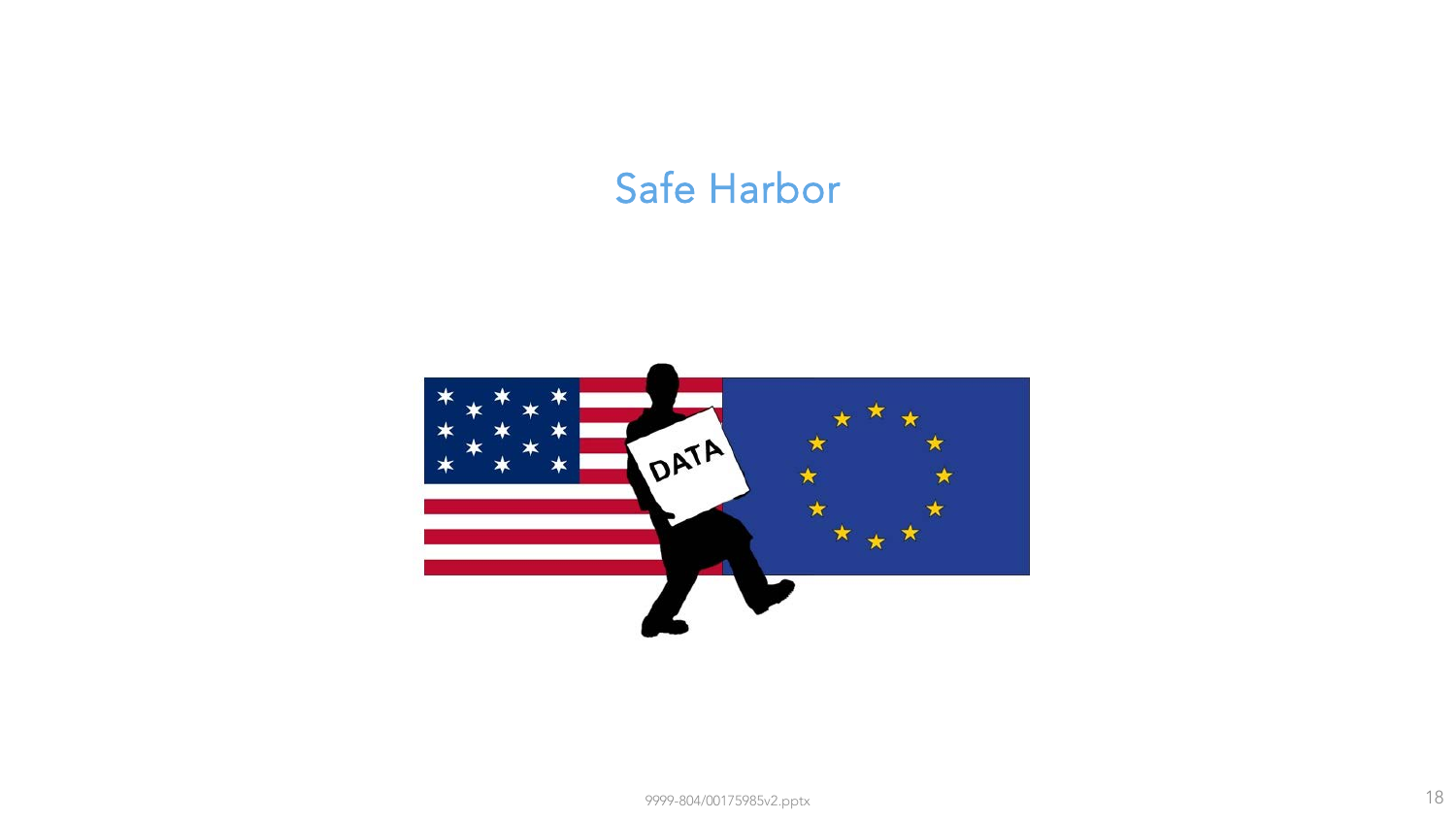### Safe Harbor: decision of ECJ

- Tidal wave: October 6, 2015
- Building the dam: January 31, 2016
- **Availability of various traditional solutions**
- **Current comfort zone: between a rock and a hard place**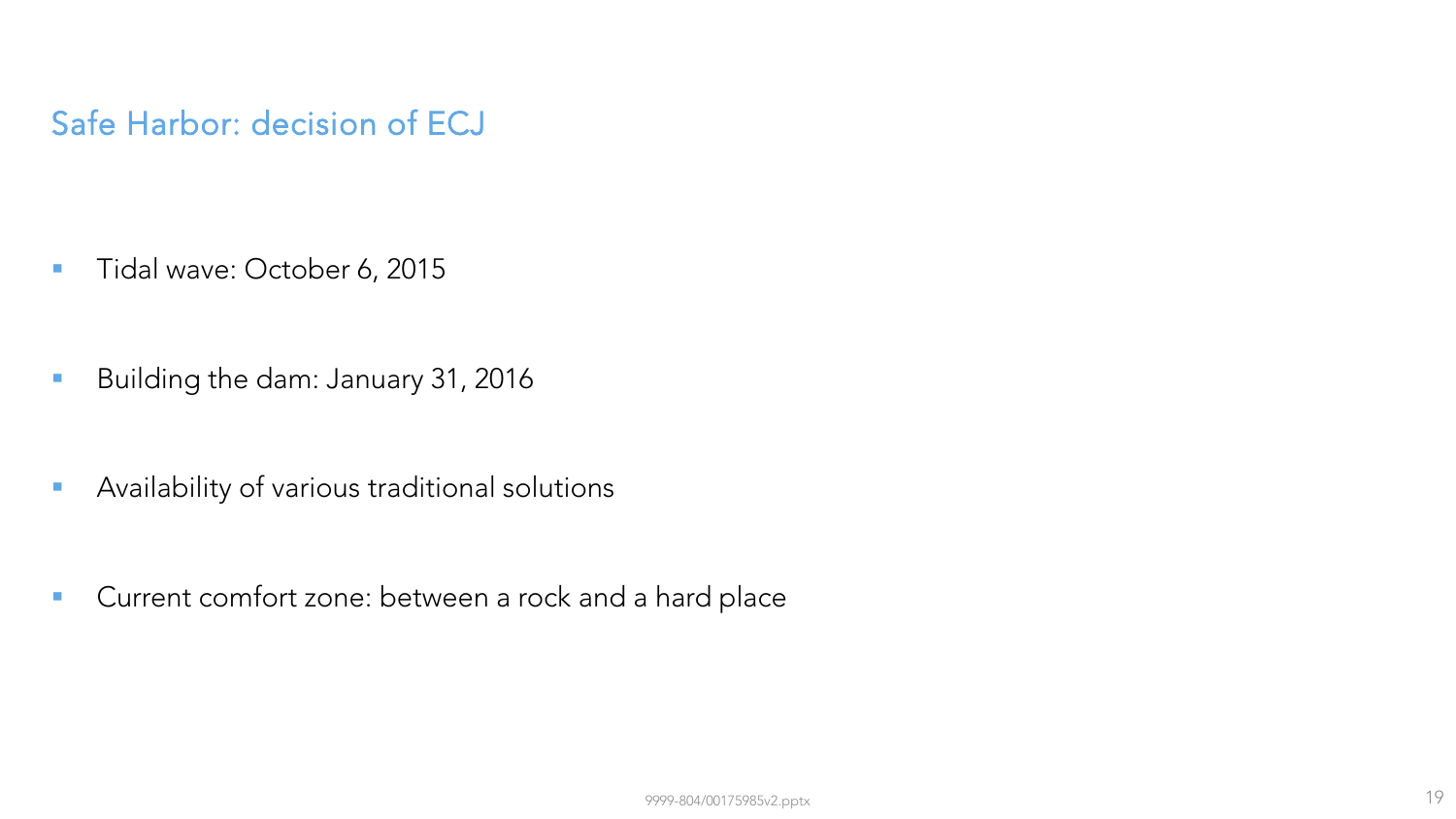# Safe Harbor: decision of ECJ

Tax consequences

- Based on this decision, are FATCA / CRS still applicable?
- **Potential liability of foreign financial institutions**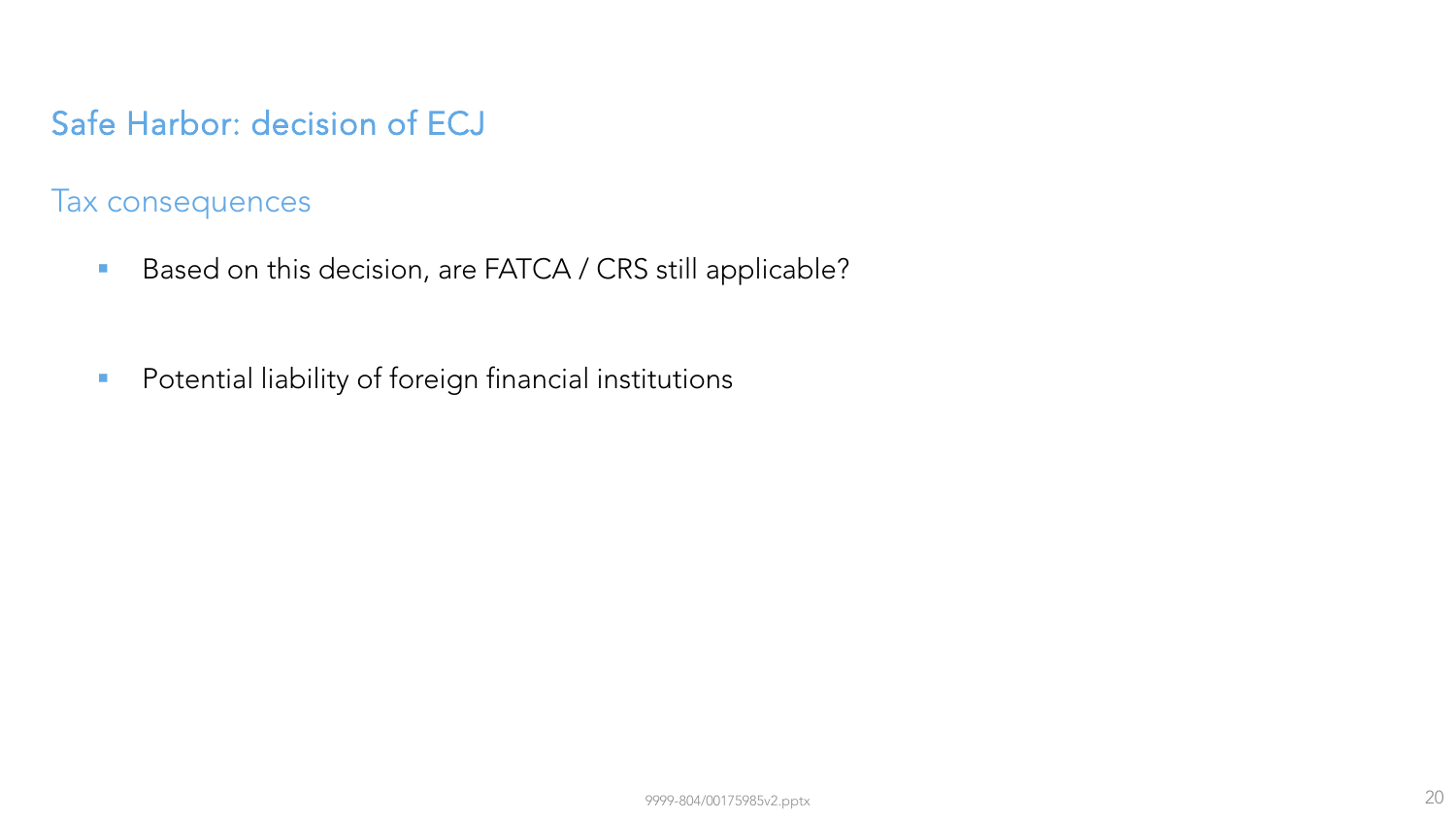# Thank you – merci !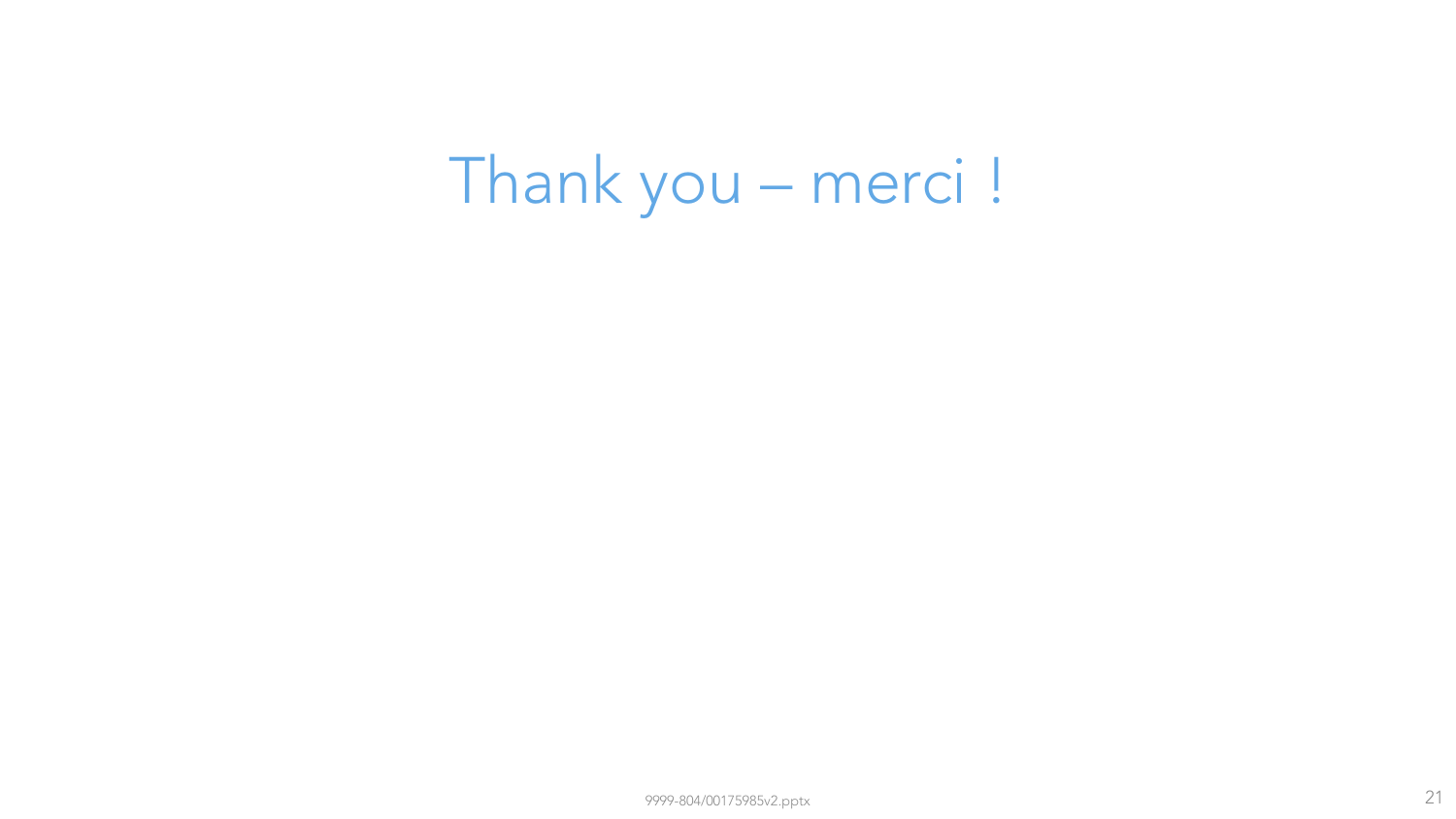#### COHEN & GRESSER LLP

NEW-YORK - PARIS - SEOUL



*Angéline Duffour (Employment law) aduffour@cohengresser.com* 



*Johannes Jonas (Corporate law) jjonas@cohengresser.com* 



*Franck Le Mentec (Tax law) flementec@cohengresser.com*

**COHEN & GRESSER LLP**